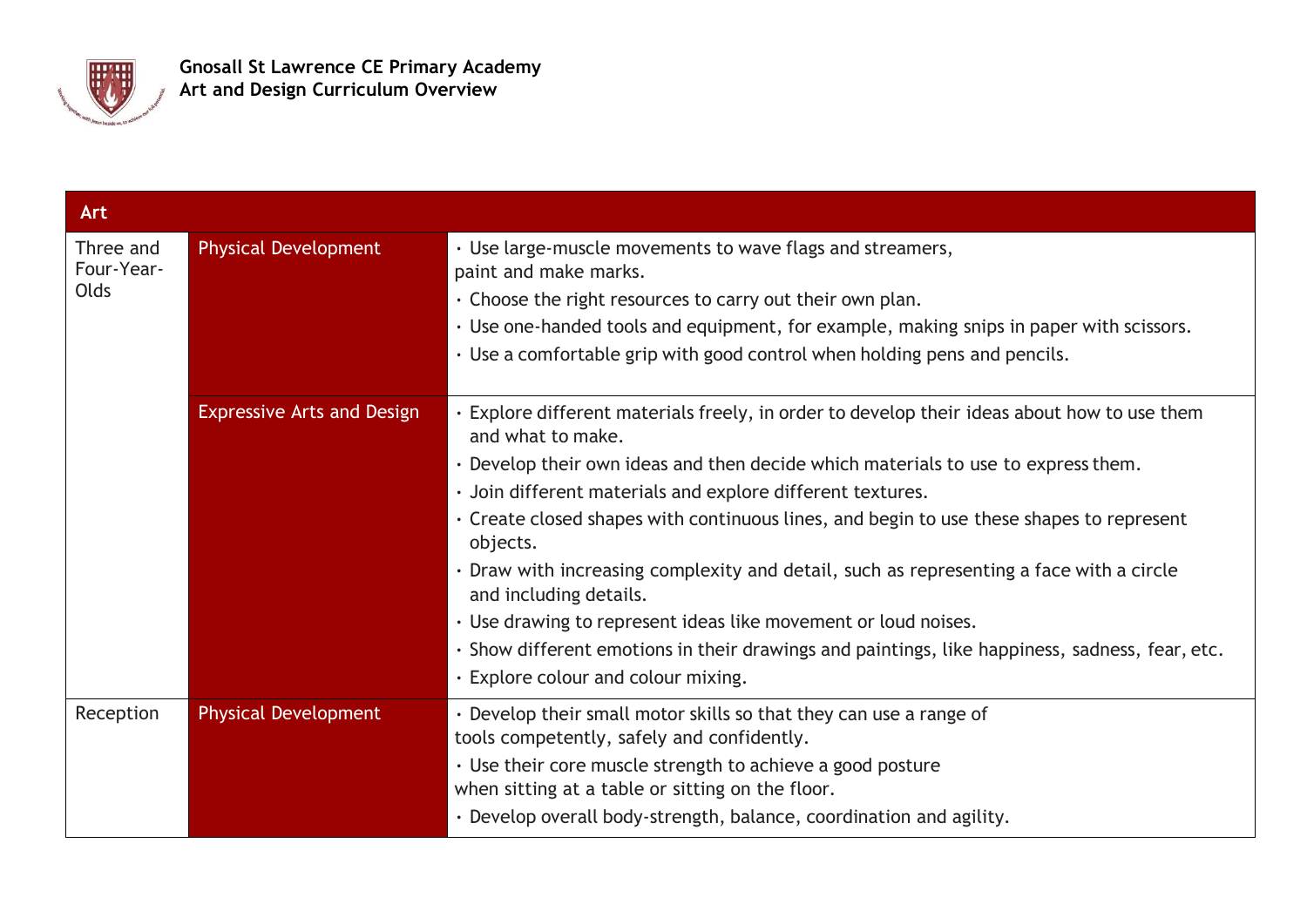| <b>Expressive Arts and Design</b>               | Explore, use and refine a variety of artistic effects to express<br>their ideas and feelings. |
|-------------------------------------------------|-----------------------------------------------------------------------------------------------|
|                                                 | . Return to and build on their previous learning, refining ideas                              |
| and developing their ability to represent them. |                                                                                               |
|                                                 | · Create collaboratively, sharing ideas, resources and skills.                                |

| <b>ELG</b> | Physical<br>Developme<br>nt             | <b>Fine</b><br><b>Motor Skills</b> | • Hold a pencil effectively in preparation for fluent writing - using<br>the tripod grip in almost all cases.<br>• Use a range of small tools, including scissors, paintbrushes and cutlery.<br>Begin to show accuracy and care when drawing. |
|------------|-----------------------------------------|------------------------------------|-----------------------------------------------------------------------------------------------------------------------------------------------------------------------------------------------------------------------------------------------|
|            | <b>Expressive</b><br>Arts and<br>Design | <b>Creating</b><br>with Materials  | • Safely use and explore a variety of materials, tools and techniques, experimenting with<br>colour, design, texture, form and function.<br>· Share their creations, explaining the process they have used.                                   |

|         | Autumn 1       | Autumn 2       | Spring 1        | Spring 1    | Spring 2    | Spring 2    | Summer 1    | Summer 2                | Summer 2 |
|---------|----------------|----------------|-----------------|-------------|-------------|-------------|-------------|-------------------------|----------|
|         | All<br>about   | Sparkle &      | Superheroes:    | Arctic:     | Dinosaurs:  | Pets:       | Julia       | Seaside and Under the   |          |
|         | me:            | shine,         | Explore,        | Explore,    | Explore,    | Explore,    | Donaldson:  | sea:                    |          |
|         | Explore,       | Explore,       | experiment,     | experiment, | experiment, | experiment, | Explore,    | Explore, experiment,    |          |
| ĮΞ<br>旨 | experiment,    | experiment,    | create          | create      | create      | create      | experiment, | create                  |          |
|         | create         | create.        | Colour, texture | Polar bear  | Build a     | Colour      | create      | Paper weaving, sea      |          |
|         | Self-          | Fireworks with | and shape for   | mask,       | dinosaur    | mixing,     | Play dough  | creatures, junk model   |          |
|         | portraits,     | paints,        | superhero,      | Arctic      | skeleton    | collage pet | Gruffalo,   | sea creature, paint and |          |
|         | collage faces, | Diva lamps,    | Junk modelling  | animal      | sculpture   | mask, paper | woodland    | collage sea creatures.  |          |
|         | handprint art  | collage masks  | lair            | painting    |             | plate pets  | collage     |                         |          |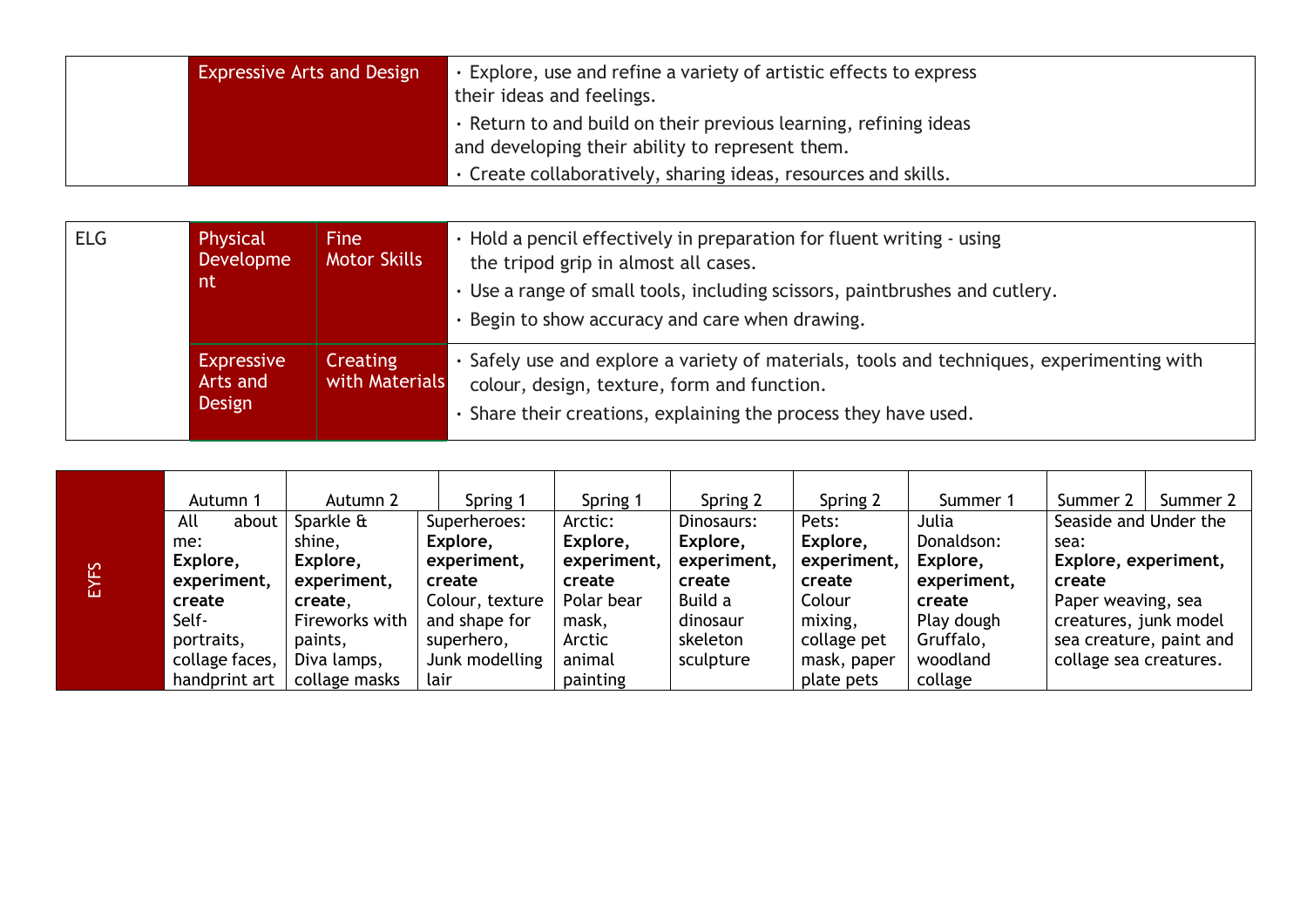|            | 2-Year cycle | Autumn Term                                                                                                                                                                                                                                                                                                                                                                                                                                                                                                                                                                                                                   | <b>Spring Term</b>                                                                                                                                                                                                                                                                                                                                                                                       | Summer Term                                                                                                                                                                                                                                                                                                                                                                                                                                   |
|------------|--------------|-------------------------------------------------------------------------------------------------------------------------------------------------------------------------------------------------------------------------------------------------------------------------------------------------------------------------------------------------------------------------------------------------------------------------------------------------------------------------------------------------------------------------------------------------------------------------------------------------------------------------------|----------------------------------------------------------------------------------------------------------------------------------------------------------------------------------------------------------------------------------------------------------------------------------------------------------------------------------------------------------------------------------------------------------|-----------------------------------------------------------------------------------------------------------------------------------------------------------------------------------------------------------------------------------------------------------------------------------------------------------------------------------------------------------------------------------------------------------------------------------------------|
| Year $1/2$ | Cycle A      | All about me:<br>Self-Portraits -Learning about the<br>proportions of the face, focusing on<br>form and shape.<br>Learning about portrait artists.<br>similarities<br><b>Identifying</b><br>and<br>differences in different styles.<br>Focus on Pablo Picasso and<br>abstract portraits. Children to use<br>photographs to play with moving<br>facial features. To create an<br>abstract self-portrait.<br>Copy self-portrait on a clay tile.<br>Collage project -<br>Guiseppe<br>Arcimboldo.<br>Use<br>harvest<br>vegetables and grains to create a<br>giant face collage by sharing ideas<br><b>Christmas Card Printing</b> | Sensational Safari:<br>Focus on the Roly Poly Bird from<br>the Twits.<br>Pencil sketch of bird - supported<br>drawing.<br>Pencil sketch of a friend for the<br>Roly-Poly bird. Children to consider<br>use<br>of<br>colour<br>and<br>what<br>embellishments will be on their<br>bird.<br>Make a paper model of the bird<br>design focusing on the use of<br>texture.<br>Mediums -<br>pencil, clay, paper | <b>Rescuers and Explorers:</b><br>Mixing colours and colour wheels<br>using pastels and paint.<br>Sculpture - Learn about junk<br>modelling and how we can use<br>materials that we can recycle<br>materials to create art.<br>Exploring famous junk model<br>artists, such as Marcel Duchamp.<br>Design and create a junk model in a<br>group so children can share and<br>discuss their creative ideas.<br>Mediums - pastel, paint, pencil, |
|            |              | Mediums - pencil, paint, clay                                                                                                                                                                                                                                                                                                                                                                                                                                                                                                                                                                                                 | modelling                                                                                                                                                                                                                                                                                                                                                                                                | recycled materials                                                                                                                                                                                                                                                                                                                                                                                                                            |
|            | Cycle B      | The Big Build:<br>Oil pastel - Create Fire of London<br>silhouette art. Children will learn<br>how to blend warm colours to<br>recreate fire.<br>Learning about perspective and<br>drawing a city scene. Focus on<br>Lowry and his use of perspective in<br>paintings.<br>Compare<br>his<br>his<br>paintings to other cityscapes.                                                                                                                                                                                                                                                                                             | Travel and Transport:<br>Hot air balloon - Create a papier<br>mache hot air balloon.<br>Plan the balloon design.<br>Science focus - plants and flowers.<br>Focus on the artist Georgia<br>O'Keefe. Observational still life<br>sketching to developing a painting<br>of a close-up painting of a part of a<br>flower. Focus on line, shape and<br>form. Understand texture by using                      | Under the Sea:<br>Identify colours in different parts of<br>the ocean. Comparing the shallows<br>to the deep.<br>Create a scene of bioluminescent<br>sea creatures considering texture<br>using wax crayons and black paint<br>to create scratch art.                                                                                                                                                                                         |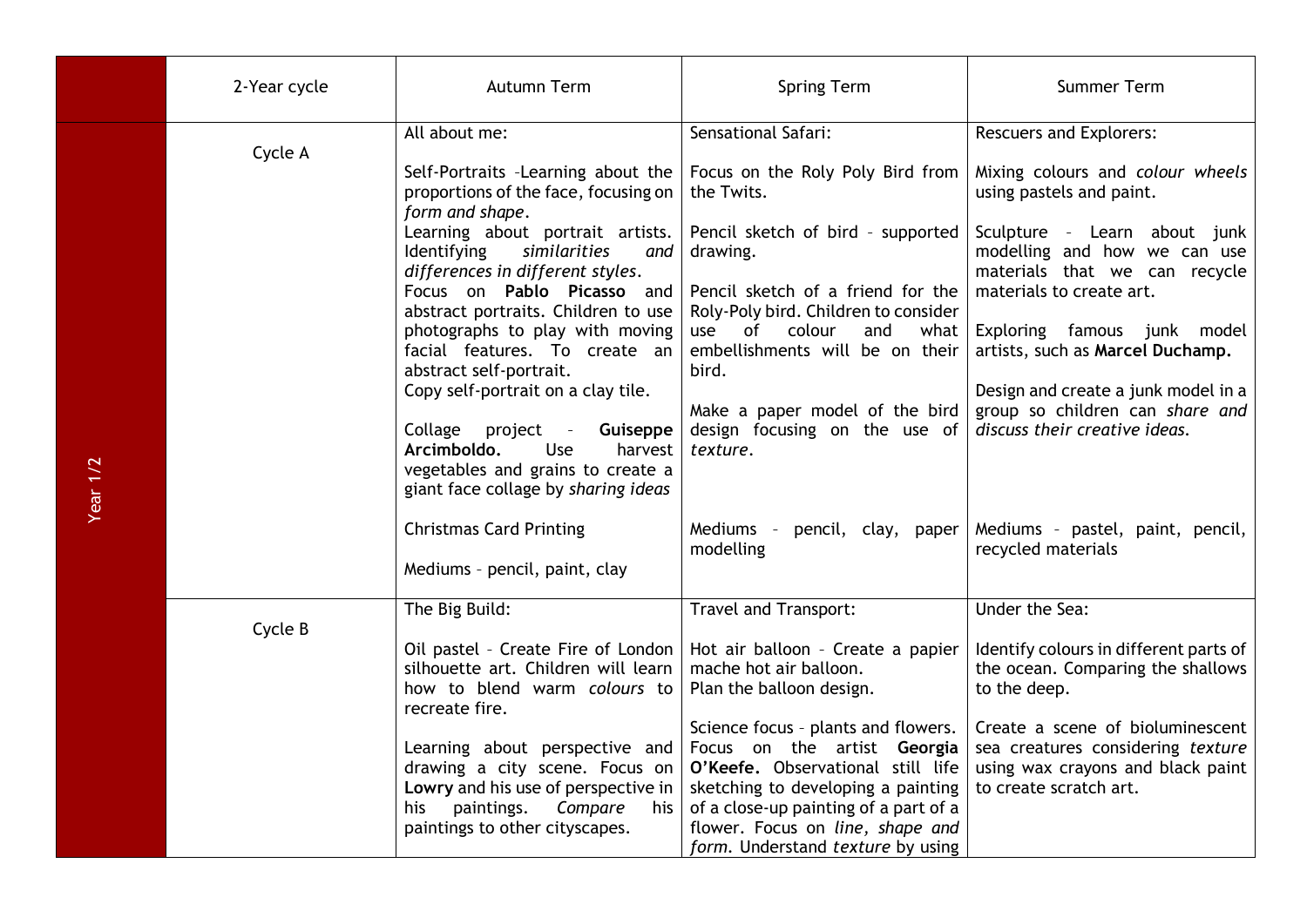|          |         | Practise using perspective, form<br>and shape in pictures and create a<br>pastel cityscape scene.<br>Mediums - oil pastel, pastel, pencil                                                                                                                                                                                                                                                                                                                                                                                                                                                                                                               | mixed media - tissue<br>paper<br>decoupage, soft pastels<br>Mediums, papier mache,<br>watercolour, wire and tissue paper                                                                                                                                                                                                                                                                                                                                                                                                                                                                   | Fabric weaving to create a<br>decorative fish. Create a rainbow<br>fish.<br>Mediums - fabric, paint, collage                                                                                                                                                                                                                                                                                                                                                                                                                                                                                                                                                                               |
|----------|---------|---------------------------------------------------------------------------------------------------------------------------------------------------------------------------------------------------------------------------------------------------------------------------------------------------------------------------------------------------------------------------------------------------------------------------------------------------------------------------------------------------------------------------------------------------------------------------------------------------------------------------------------------------------|--------------------------------------------------------------------------------------------------------------------------------------------------------------------------------------------------------------------------------------------------------------------------------------------------------------------------------------------------------------------------------------------------------------------------------------------------------------------------------------------------------------------------------------------------------------------------------------------|--------------------------------------------------------------------------------------------------------------------------------------------------------------------------------------------------------------------------------------------------------------------------------------------------------------------------------------------------------------------------------------------------------------------------------------------------------------------------------------------------------------------------------------------------------------------------------------------------------------------------------------------------------------------------------------------|
| Year 3/4 | Cycle A | Prehistoric Britain:<br>Studying famous Cave Art (Ceuvas<br>De Las Manos, Lescaux and<br>and<br>exploring the<br>Chaveut)<br>materials that would be used as the<br>medium.<br>Recording and making pencil<br>sketches of Prehistoric animals in<br>sketchbooks. Practising techniques<br>with charcoal and drawing in<br>charcoal. Planning a cave art piece<br>and completing final design using<br>charcoal, pastel and watered-down<br>paint for spraying.<br>Make clay jewellery - study, plan<br>and design replica jewellery made<br>in clay.<br>Polystyrene printing - Christmas<br>image<br>Mediums - pencil, pastel, charcoal,<br>paint, clay | Around the world in 80 days:<br>African Art - Focus on artist<br><b>Edward Tingatinga. Researching</b><br>the artist and studying his work<br>with facts about him and opinions<br>of his work recorded in<br>sketchbooks. Mastering the skill of<br>drawing animals using templates<br>and guides to support learning.<br>Initial practise of drawing animals<br>accurately and then building this<br>knowledge and applying the<br>Tingatinga style.<br>Planning and creating a final piece<br>incorporating the colours and style<br>used in Tingatinga art.<br>Mediums - pencil, paint | Look what they left behind:<br>Bayeux tapestry - exploring ad<br>recording how it was made, the<br>material that was used. Looking at<br>what was depicted in the tapestry<br>and making observational sketches<br>in the sketchbook.<br>Developing sewing skills - practising<br>various stitches (running stitch,<br>cross stitch, back stitch, blanket<br>stitch.<br>Designing in sketchbook<br>and<br>choosing materials to make a piece<br>of the Bayeux tapestry. To recreate<br>this with fabric to form part of a<br>giant class tapestry.<br>Draw a comic strip inspired by the<br>works of Albert Uderzo and his<br>illustrations of Astertix<br>Mediums - fabrics, pencil, pens |
|          | Cycle B | A place for everything:<br>Study crests and look at the<br>meaning of the symbols. To sketch<br>in sketchbooks symbols which                                                                                                                                                                                                                                                                                                                                                                                                                                                                                                                            | Terrible Tudors:<br>Study Tudor portrait art. Explore<br>how it compares to more modern<br>portraits. Make comparative study<br>in sketchbooks.                                                                                                                                                                                                                                                                                                                                                                                                                                            | Amazing Amazon:<br>Rainforest art focusing on artist<br>Henri Rousseau. Children to study<br>the artist and his range of work.                                                                                                                                                                                                                                                                                                                                                                                                                                                                                                                                                             |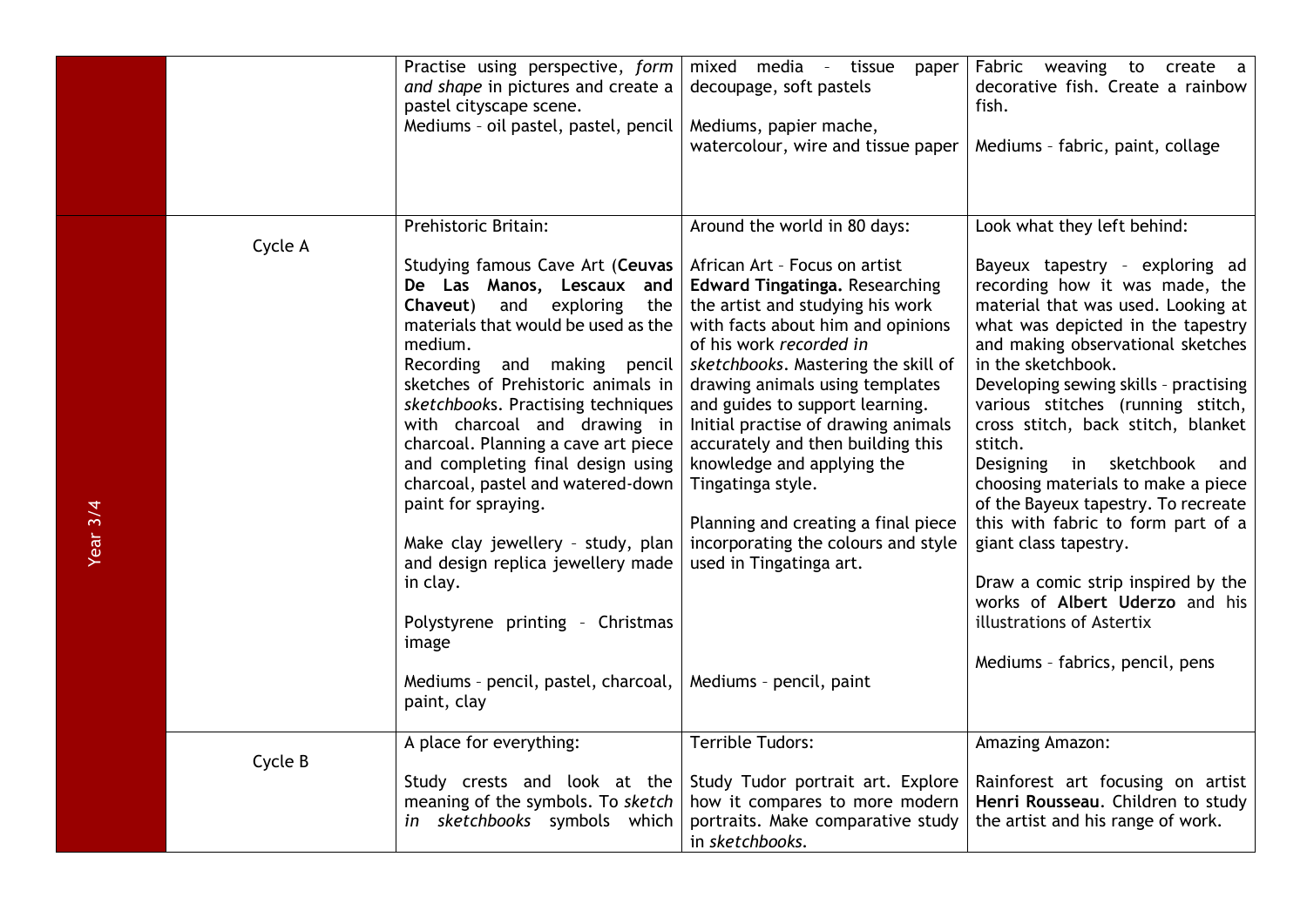|          |                                 | represent Gnosall and incorporate   |                                       | Develop sketches of trees, foliage,  |
|----------|---------------------------------|-------------------------------------|---------------------------------------|--------------------------------------|
|          |                                 | them in a shield design.            | Focus on the works of Hans            | and animals of the Rainforest.       |
|          |                                 |                                     | Holbein. Building on self-portrait    | Develop mastery of blending with     |
|          | Children to make this design in |                                     | work from KS1, children to begin      | pastels in greens and browns.        |
|          |                                 | papier mache and use various        | mastering the importance of           |                                      |
|          |                                 | paper/paint to build texture.       | proportion and practise the skill of  | Plan and create a Rainforest         |
|          |                                 |                                     | sketching eyes and noses (using       | landscape in the style of Rousseau   |
|          |                                 | Observational sketching of local    | shading techniques from previous      | incorporating the skills developed   |
|          |                                 | habitats. Children to master the    | term). To develop these in their      | with pastels.                        |
|          |                                 | using pencils to create light and   | sketchbooks.                          | Collage<br>based<br>Rousseau<br>on   |
|          |                                 | shade                               |                                       | "surprised" National Gallery lesson. |
|          |                                 |                                     | To practise with watercolour          |                                      |
|          |                                 |                                     | (techniques) and then create a        | Children to learn how to make        |
|          |                                 |                                     | self- portrait inspired by Holbein.   | recycled paper to use on a wire      |
|          |                                 |                                     | Children to consider the use of       | butterfly they create.               |
|          |                                 |                                     | colour and the proportions used on    |                                      |
|          |                                 |                                     | the page.                             |                                      |
|          |                                 | Mediums - pencils, papier mache,    |                                       |                                      |
|          |                                 | paper                               | Recreate a tutor rose with clay       |                                      |
|          |                                 |                                     | Mediums - pencil, watercolour,        | Mediums - pencil, pastel, wire,      |
|          |                                 |                                     | clay                                  | papers                               |
|          |                                 | <b>Greeks and Stars:</b>            | <b>Mountain and Rivers:</b>           | The Victorians:                      |
|          | Cycle A                         | Space Art - Research Peter Thorpe   |                                       |                                      |
|          |                                 | and analyse his artwork. Explore    | Children to observe different styles  | Wallpaper printing                   |
|          |                                 | the use of colours and the style of | of landscape art and then zoom in     |                                      |
|          |                                 | his work. Children to master the    | on Sumi-e art. They will research     | Introduce artist Thomas Bewick       |
|          |                                 | use of oil pastels learning more    | and learn about the history of this   | (Cherryburn) and analyse the         |
|          |                                 | techniques of how to blend and      | and what medium they use.             | impact that his work has had.        |
|          |                                 | build texture.                      | To master skills in shading, starting | Children<br>to<br>then<br>create     |
| Year 5/6 |                                 | Children practise drawing in style  | with pencils. Children will be able   | observational sketches of natural    |
|          |                                 | of Thorpe paying attention to       | to identify different shading         | objects and local wildlife. Then     |
|          |                                 | foreground and background. Sketch   | techniques when drawing fruit.        | children learn about William Morris  |
|          |                                 | and plan final design. Create this  | Children to then apply this when      | and record facts and information     |
|          |                                 | on black paper with oil pastel.     | sketching mountains. To practise      | about the artist. Children to        |
|          |                                 | Review techniques.                  | this with mountain sketches in        | identify symmetry in his work and    |
|          |                                 |                                     | sketchbooks.                          | copy part of a Morris pattern in     |
|          |                                 | Greek pottery - Research the use of | Children to be introduced to using    | sketchbooks, thinking about the use  |
|          |                                 | pottery and the gender of pots.     | ink and practising different strokes  | of colour used. Children to design   |
|          |                                 | Children to choose a gender and     | with different brushes.               | their own print and to use neoprene  |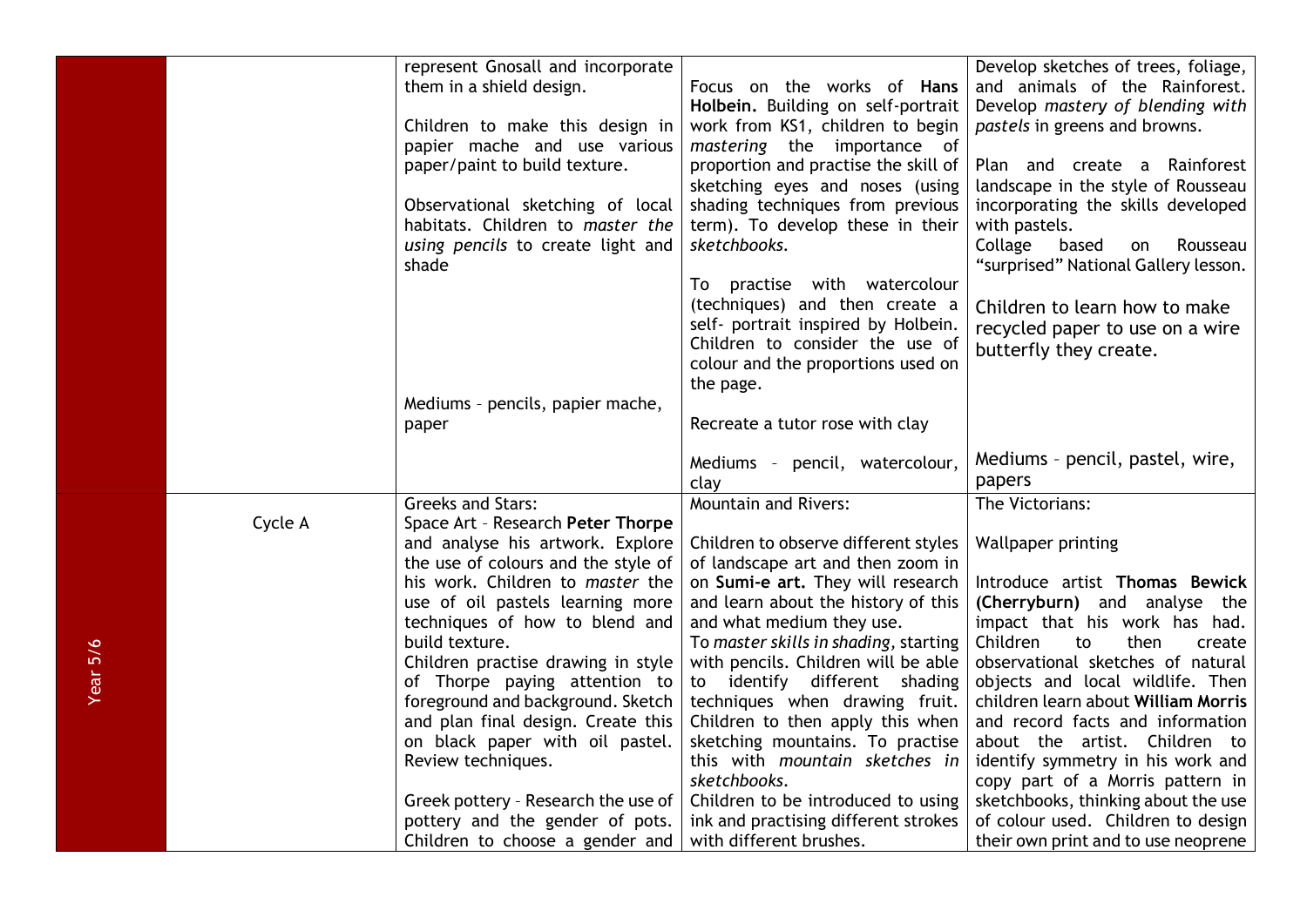|         | create a pot after<br>learning<br>techniques of thumb pots and coil<br>pots. To design and add a Greek<br>pattern inspired by the pottery<br>studied.<br>Mediums - oil pastels, clay                                                                                                                                                                                                                                                                                                                                                                                                                                                                                                                                                                                                                                 | Plan sumi-e art in sketchbook and<br>recreate with ink on paper.<br>Mediums - pencils, inks                                                                                                                                                                                                                                                                                                                                                                                                                                                                                                                                                                                                                                                                                                    | to create a print to use to recreate<br>this pattern on repeat to create<br>their own sheet of wallpaper.<br>Mediums - pencils, neoprene, print<br>ink                                                                                                                                                                                                                                                                                                                                                                                                                                                                                                                                                                                                                                                                                                                                                                     |
|---------|----------------------------------------------------------------------------------------------------------------------------------------------------------------------------------------------------------------------------------------------------------------------------------------------------------------------------------------------------------------------------------------------------------------------------------------------------------------------------------------------------------------------------------------------------------------------------------------------------------------------------------------------------------------------------------------------------------------------------------------------------------------------------------------------------------------------|------------------------------------------------------------------------------------------------------------------------------------------------------------------------------------------------------------------------------------------------------------------------------------------------------------------------------------------------------------------------------------------------------------------------------------------------------------------------------------------------------------------------------------------------------------------------------------------------------------------------------------------------------------------------------------------------------------------------------------------------------------------------------------------------|----------------------------------------------------------------------------------------------------------------------------------------------------------------------------------------------------------------------------------------------------------------------------------------------------------------------------------------------------------------------------------------------------------------------------------------------------------------------------------------------------------------------------------------------------------------------------------------------------------------------------------------------------------------------------------------------------------------------------------------------------------------------------------------------------------------------------------------------------------------------------------------------------------------------------|
| Cycle B | War and Conflict:<br>Focus on perspective, proportion,<br>and composition of drawing bodies.<br>Children to be introduced to Henry<br>Moore and his art depicting mass<br>evacuations in the underground. To<br>explore the mediums used by<br>Moore and try these out in<br>sketchbooks. Children then to learn<br>and understand the proportions of<br>the human body and practice<br>drawing the body via the use of<br>artist mannequins in different<br>positions to prepare for creating<br>final piece. These will be created<br>in biro. The sketches will be more<br>the outlines in keeping with<br>Moore's style. Children to plan<br>their own piece of Moore inspired<br>art and use black paper to create<br>their final design.<br>Recreate design - silk painting<br>using wax crayon and fabric dye | Angry Earth:<br>Children to be introduced to Pop<br>Art. Exploration of common<br>themes and analysing a range of<br>pop artists. Focus on Roy<br>Lichtenstein.<br>Learn about the<br>his<br>artist<br>and<br>trademark<br>techniques. Practise cartoon strip<br>style art in sketch books starting<br>with copying Lichtenstein work and<br>then adapting own ideas. To<br>master use of colour, use of ben<br>day dots. Children can design a<br>stencil for the use of the dots.<br>Sketchbook<br>practise<br>of<br>onomatopoeia words to prepare for<br>final piece. Children then to plan<br>a 2 -4 cartoon strip of a volcanic<br>eruption on A3 ensuring that they<br>incorporate onomatopoeia and ben<br>day dots.<br>Collage - Pop art - consumerism<br>Medium - Paint, black marker, | Who's your Mummy:<br>Revisit past KS learning in relation<br>to drawing faces. Children to<br>quickly revisit this and complete a<br>self-portrait using pencil. Children<br>to also revisit and practise shading<br>techniques. This is to help them<br>understand the contours of the face<br>and the importance of proportion.<br>Study of Egyptian death masks -<br>research the purpose of them,<br>common themes. Children then to<br>plan their own death masks in their<br>sketch books and make a paper<br>template of their final design.<br>Children to be given a white mask,<br>cardboard, and masking tape to<br>build their mask, they will then use<br>papier Mache to build this up<br>further. Masks will be hand-painted<br>by the children with them<br>demonstrating their understanding<br>of how the mask were decorated<br>and embellished.<br>Medium - pencils, papier Mache,<br>cardboard, paint |
|         | Medium - pencil, black paper,<br>chalk, watercolour                                                                                                                                                                                                                                                                                                                                                                                                                                                                                                                                                                                                                                                                                                                                                                  | handmade dot stencil<br>collaging                                                                                                                                                                                                                                                                                                                                                                                                                                                                                                                                                                                                                                                                                                                                                              |                                                                                                                                                                                                                                                                                                                                                                                                                                                                                                                                                                                                                                                                                                                                                                                                                                                                                                                            |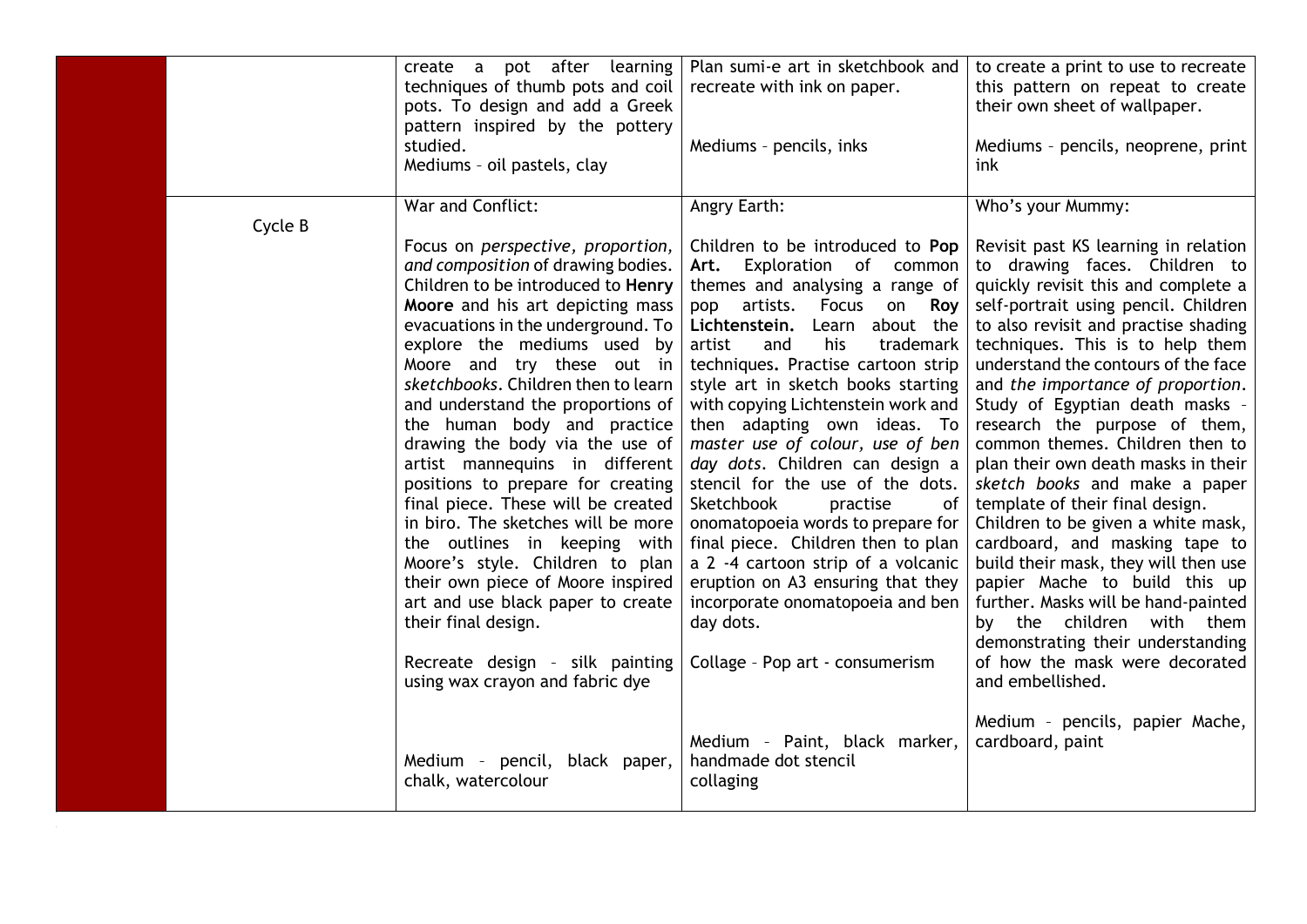## Progression of Skills in Art and Design

| Skill                                    | KS1                                                                                                                                                                                                                                                                                                                                                                                                                                                                                                                                                                                                                                                                                                                                                                                                                                                                                                                                                             | LKS <sub>2</sub>                                                                                                                                                                                                                                                                                                                                                                                                                                                                                                                                                                                                                                                                                                                                                                                                                                                                                                                                                                                                                                                                                           | UKS <sub>2</sub>                                                                                                                                                                                                                                                                                                                                                                                                                                                                                                                                                                                                                                                                                                                                                                                                                                                                                                   |
|------------------------------------------|-----------------------------------------------------------------------------------------------------------------------------------------------------------------------------------------------------------------------------------------------------------------------------------------------------------------------------------------------------------------------------------------------------------------------------------------------------------------------------------------------------------------------------------------------------------------------------------------------------------------------------------------------------------------------------------------------------------------------------------------------------------------------------------------------------------------------------------------------------------------------------------------------------------------------------------------------------------------|------------------------------------------------------------------------------------------------------------------------------------------------------------------------------------------------------------------------------------------------------------------------------------------------------------------------------------------------------------------------------------------------------------------------------------------------------------------------------------------------------------------------------------------------------------------------------------------------------------------------------------------------------------------------------------------------------------------------------------------------------------------------------------------------------------------------------------------------------------------------------------------------------------------------------------------------------------------------------------------------------------------------------------------------------------------------------------------------------------|--------------------------------------------------------------------------------------------------------------------------------------------------------------------------------------------------------------------------------------------------------------------------------------------------------------------------------------------------------------------------------------------------------------------------------------------------------------------------------------------------------------------------------------------------------------------------------------------------------------------------------------------------------------------------------------------------------------------------------------------------------------------------------------------------------------------------------------------------------------------------------------------------------------------|
| Progression                              |                                                                                                                                                                                                                                                                                                                                                                                                                                                                                                                                                                                                                                                                                                                                                                                                                                                                                                                                                                 |                                                                                                                                                                                                                                                                                                                                                                                                                                                                                                                                                                                                                                                                                                                                                                                                                                                                                                                                                                                                                                                                                                            |                                                                                                                                                                                                                                                                                                                                                                                                                                                                                                                                                                                                                                                                                                                                                                                                                                                                                                                    |
| <b>Exploring and</b><br>developing ideas | Children start to understand how ideas are<br>developed through processes. Children<br>build up resilience to getting things wrong<br>and trying again. Children practise and<br>share their learning and skills with others,<br>receive and offer feedback to improve.<br>Children start to collect ideas in a<br>sketchbook.<br>KS1 Art and Design National Curriculum<br>To produce creative work, exploring their<br>ideas and recording experiences.<br>Children can:<br>respond positively to ideas and starting<br>a<br>points;<br>explore ideas and collect information;<br>b<br>describe differences and similarities<br>$\mathbb{C}$<br>and make links to their own work;<br>try different materials and methods to<br>d<br>improve;<br>Use key vocabulary to demonstrate<br>knowledge and understanding in this strand:<br>work, work of art, idea, starting point,<br>observe, focus, design, improve.<br>Aut A<br>Spr A<br>Sum A<br>Aut B<br>Spr B | Children build on the skill of collecting and<br>developing ideas using sketchbooks. They<br>continue to build up resilience, making<br>mistakes and suggesting improvements to<br>improve their work. Children practice and<br>share their learning and skills with others,<br>giving and receiving feedback to improve.<br><b>KS2 Art and Design National Curriculum</b><br>Pupils should be taught to develop their<br>techniques with creativity,<br>experimentation and an increasing<br>awareness of different kinds of art,<br>craft and design.<br>To create sketchbooks to record their<br>observations and use them to review<br>and revisit ideas.<br>Children can:<br>use sketchbooks to record ideas;<br>a.<br>explore ideas from first-hand<br>b.<br>observations;<br>question and make observations<br>$\mathbb{C}$<br>about starting points, and respond<br>positively to suggestions;<br>adapt and refine ideas;<br>d.<br>Use key vocabulary to demonstrate<br>knowledge and understanding in this strand:<br>line, pattern, texture, form, record, detail,<br>question, observe, refine. | Children start collecting more<br>information and resources to<br>present in sketchbooks. They<br>continue to build their knowledge<br>of techniques by experimenting<br>and predicting what might happen.<br>Children continue to practice and<br>share their learning and skills with<br>others, receiving and offering<br>feedback to improve.<br><b>KS2 Art and Design National</b><br>Curriculum<br>Pupils should be taught to<br>develop their techniques with<br>creativity, experimentation and<br>an increasing awareness of<br>different kinds of art, craft and<br>design.<br>To create sketchbooks to record<br>their observations and use them<br>to review and revisit ideas.<br>Children can:<br>review and revisit ideas in their<br>a.<br>sketchbooks;<br>offer feedback using technical<br>$\mathbf{b}$<br>vocabulary;<br>think critically about their art<br>$\mathbb{C}^-$<br>and design work; |
|                                          | Sum B                                                                                                                                                                                                                                                                                                                                                                                                                                                                                                                                                                                                                                                                                                                                                                                                                                                                                                                                                           | Aut A                                                                                                                                                                                                                                                                                                                                                                                                                                                                                                                                                                                                                                                                                                                                                                                                                                                                                                                                                                                                                                                                                                      | use digital technology as sources                                                                                                                                                                                                                                                                                                                                                                                                                                                                                                                                                                                                                                                                                                                                                                                                                                                                                  |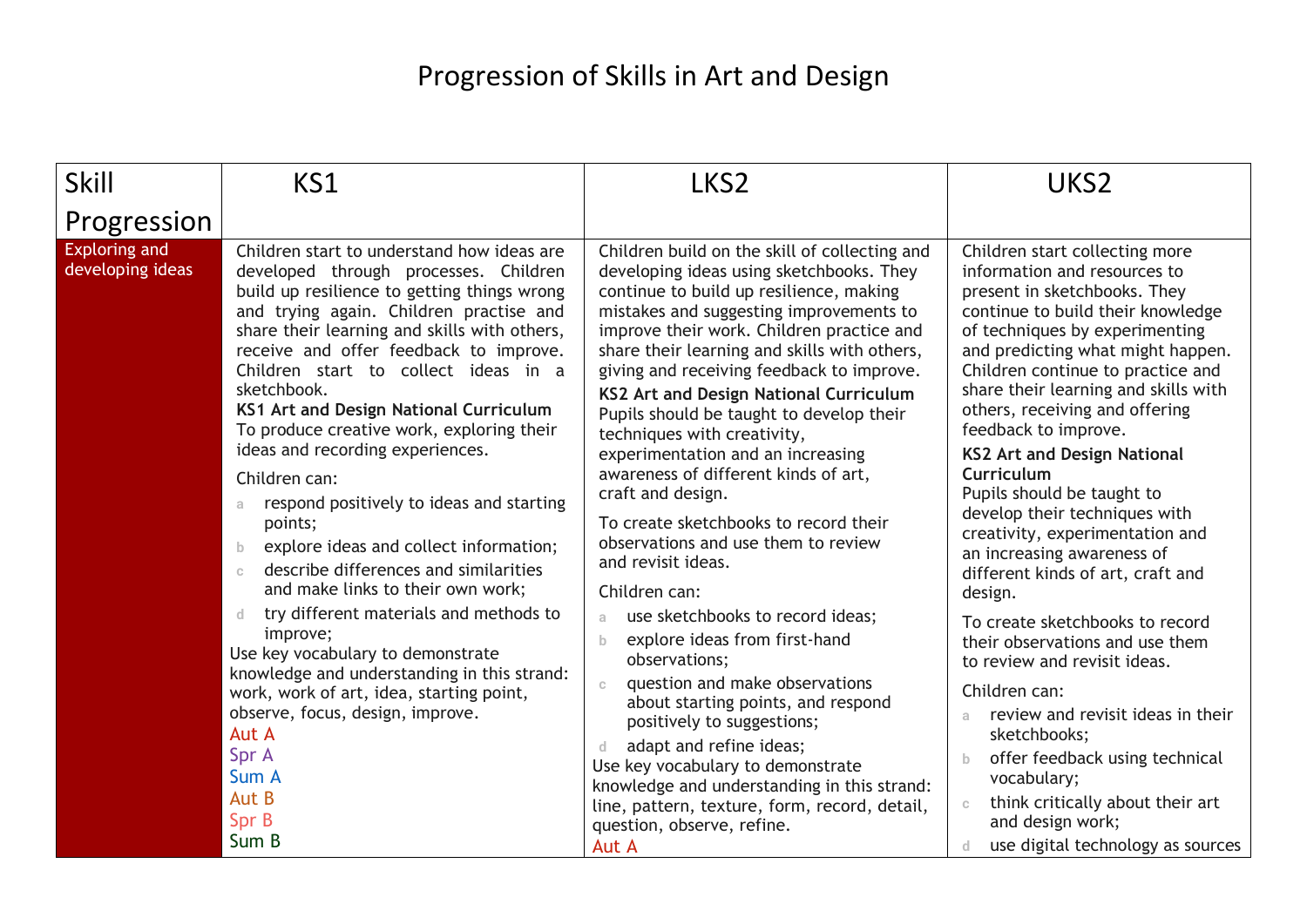|                |                                                                                                                                                                                                                                                                                                                                                                                                                                                                                                                          | Spr A<br>Sum A<br>Aut B<br>Spr B<br>Sum B                                                                                                                                                                                                                                                                                                                                                                                                                                                                                           | for developing ideas;<br>Use key vocabulary to demonstrate<br>knowledge and understanding in this<br>strand: sketchbook, develop, refine,<br>texture, shape, form, pattern,<br>structure.<br>Aut A<br>Spr A<br>Sum A<br>Aut B<br>Spr B<br>Sum B                                                                                                                                                                                           |
|----------------|--------------------------------------------------------------------------------------------------------------------------------------------------------------------------------------------------------------------------------------------------------------------------------------------------------------------------------------------------------------------------------------------------------------------------------------------------------------------------------------------------------------------------|-------------------------------------------------------------------------------------------------------------------------------------------------------------------------------------------------------------------------------------------------------------------------------------------------------------------------------------------------------------------------------------------------------------------------------------------------------------------------------------------------------------------------------------|-------------------------------------------------------------------------------------------------------------------------------------------------------------------------------------------------------------------------------------------------------------------------------------------------------------------------------------------------------------------------------------------------------------------------------------------|
| <b>Drawing</b> | Children begin to explore different<br>techniques involved in drawing such as<br>shading, thick and thin lines, patterns and<br>shapes as well as using different surfaces<br>to draw on. Children are also exposed to<br>using different materials to draw with such<br>as pencils, felt tips, charcoal, crayons,<br>chalk and pastels.<br>KS1 Art and Design National Curriculum<br>To become proficient in drawing<br>techniques.<br>To use drawing to develop and share<br>their ideas, experiences and imagination. | Children develop their knowledge of<br>drawing by continuing to use a variety of<br>drawing tools from KS1. They are<br>introduced to new ways of making effect<br>through tone, texture, light and shadow.<br>They have the opportunity to use<br>vocabulary learned in KS1 accurately, e.g.<br>shading, thick and thin.<br>KS2 Art and Design National Curriculum<br>To become proficient in drawing<br>techniques.<br>To improve their mastery of art and<br>design techniques, including<br>drawing, with a range of materials. | Children continue to use a variety<br>of drawing tools but are<br>introduced to new techniques.<br>They become more confident in<br>techniques already learned and<br>use the vocabulary learned<br>accurately, e.g. shading, thick and<br>thin. Children will rely on their<br>sketching books to improve their<br>drawing skills.<br><b>KS2 Art and Design National</b><br>Curriculum<br>To become proficient in drawing<br>techniques. |
|                | Children can:<br>draw lines of varying thickness;<br>a<br>use dots and lines to demonstrate<br>b.<br>pattern and texture;<br>use different materials to draw, for<br>$\mathbb{C}$<br>example pastels, chalk, felt tips;<br>Use key vocabulary to demonstrate<br>knowledge and understanding in this strand:<br>portrait, self-portrait, line drawing, detail,<br>landscape, cityscape, building, pastels,<br>drawings, line, and bold, size, space.<br>Aut A                                                             | Children can:<br>experiment with showing line,<br>a<br>tone and texture with different<br>hardness of pencils;<br>use shading to show light and shadow<br>b.<br>effects;<br>use different materials to draw, e.g.<br>$\mathbb{C}$<br>pastels, chalk, felt tips;<br>show an awareness of space when<br>$\mathbb{d}$<br>drawing;                                                                                                                                                                                                      | To improve their mastery of<br>art and design techniques,<br>including drawing, with a<br>range of materials.<br>Children can:<br>use a variety of techniques to<br>a.<br>add effects, e.g. shadows,<br>reflection, hatching and<br>cross-hatching;<br>depict movement and<br>b.<br>perspective in drawings;                                                                                                                              |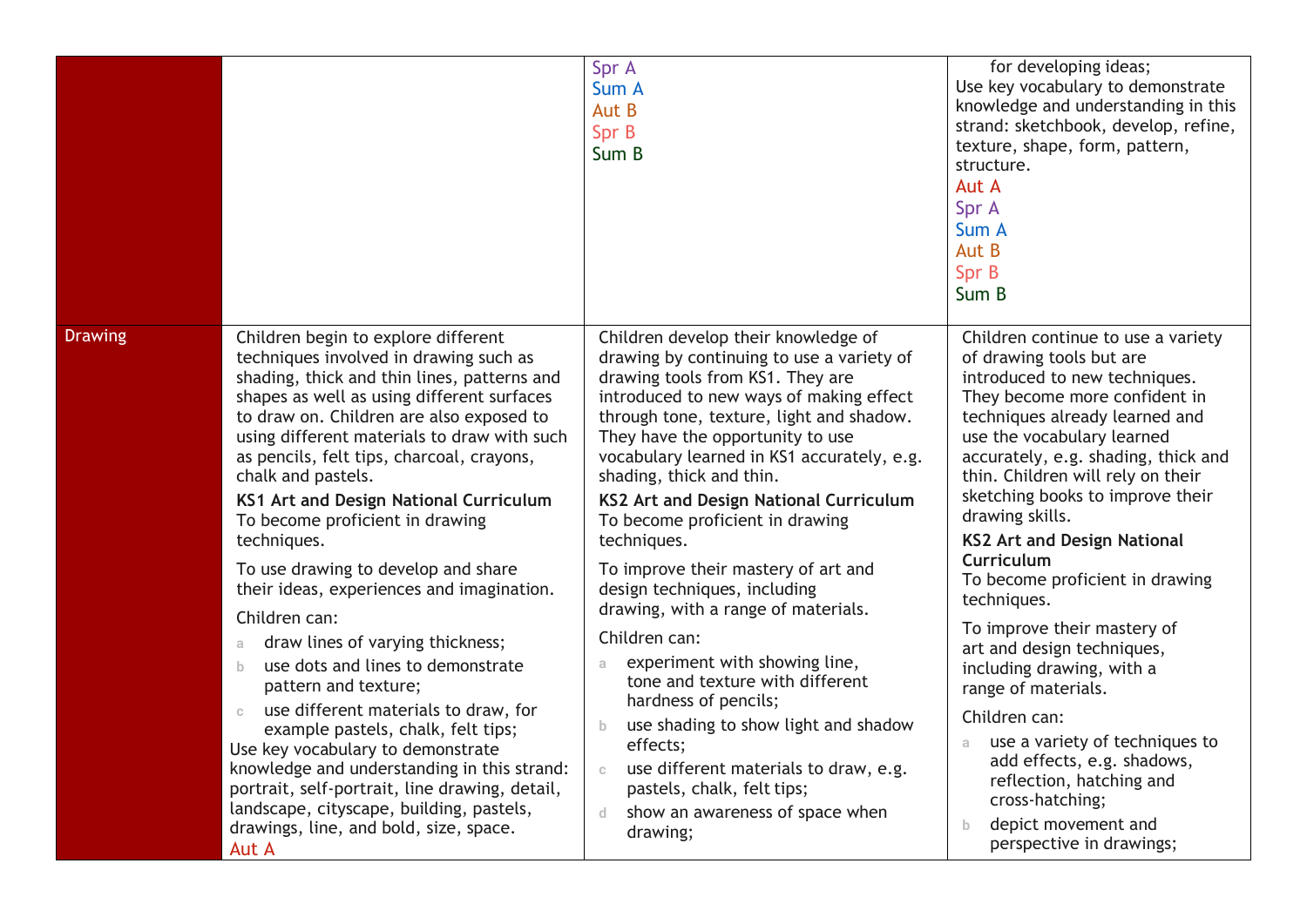|                 | Spr A<br>Sum A<br>Aut B<br>Spr B<br>Sum B                                                                                                                                                                                                                                                                                                                                                                                                                                                                                                                                                                                                                                                                                                                                                                                 | Use key vocabulary to demonstrate<br>knowledge and understanding in this strand:<br>portrait, light, dark, tone, shadow, line,<br>pattern, texture, form, shape, tone, and<br>outline.<br>Aut A<br>Spr A<br>Sum A<br>Aut B<br>Spr B<br>Sum B                                                                                                                                                                                                                                                                                                                                                                                                                                                                                                                                                                                                                                       | use a variety of tools and select<br>$\mathbb{C}$<br>the most appropriate;<br>Use key vocabulary to demonstrate<br>knowledge and understanding in this<br>strand: line, texture, pattern, form,<br>shape, tone, smudge, blend, mark,<br>hard, soft, light, heavy, mural,<br>fresco, portrait, and graffiti.<br>Aut A<br>Spr A<br>Sum A<br>Aut B<br>Spr B<br>Sum B                                                                                                                                                                                                                                                                                                      |
|-----------------|---------------------------------------------------------------------------------------------------------------------------------------------------------------------------------------------------------------------------------------------------------------------------------------------------------------------------------------------------------------------------------------------------------------------------------------------------------------------------------------------------------------------------------------------------------------------------------------------------------------------------------------------------------------------------------------------------------------------------------------------------------------------------------------------------------------------------|------------------------------------------------------------------------------------------------------------------------------------------------------------------------------------------------------------------------------------------------------------------------------------------------------------------------------------------------------------------------------------------------------------------------------------------------------------------------------------------------------------------------------------------------------------------------------------------------------------------------------------------------------------------------------------------------------------------------------------------------------------------------------------------------------------------------------------------------------------------------------------|------------------------------------------------------------------------------------------------------------------------------------------------------------------------------------------------------------------------------------------------------------------------------------------------------------------------------------------------------------------------------------------------------------------------------------------------------------------------------------------------------------------------------------------------------------------------------------------------------------------------------------------------------------------------|
| <b>Painting</b> | Children can explore using a variety of<br>different brushes to see what happens.<br>Children begin to learn the primary<br>colours and experiment with mixing paints<br>to understand tone and secondary colours.<br>Children exposed to paint and pastels.<br>KS1 Art and Design National Curriculum<br>To become proficient in painting<br>techniques.<br>To use painting to develop and share<br>their ideas, experiences and imagination.<br>Children can:<br>name the primary and secondary<br>a<br>colours;<br>experiment with different brushes<br>b<br>(including brushstrokes) and other<br>painting tools;<br>mix primary colours to make secondary<br>colours;<br>add white and black to alter tints and<br>d.<br>shades;<br>Use key vocabulary to demonstrate<br>knowledge and understanding in this strand: | Children begin to explore different<br>techniques involved in drawing such as<br>shading, thick and thin lines, patterns and<br>shapes as well as using different surfaces<br>to draw on. Children are also exposed to<br>using different materials to draw with such<br>as pencils, felt tips, charcoal, crayons,<br>chalk and pastels.<br>KS1 Art and Design National Curriculum<br>To become proficient in drawing<br>techniques.<br>To use drawing to develop and share<br>their ideas, experiences and imagination.<br>Children can:<br>draw lines of varying thickness;<br>d.<br>use dots and lines to demonstrate<br>$\epsilon$<br>pattern and texture;<br>use different materials to draw, for<br>example pastels, chalk, felt tips;<br>Use key vocabulary to demonstrate<br>knowledge and understanding in this strand:<br>portrait, self-portrait, line drawing, detail, | Children develop their knowledge<br>of drawing by continuing to use a<br>variety of drawing tools from KS1.<br>They are introduced to new ways<br>of making effect through tone,<br>texture, light and shadow. They<br>have the opportunity to use<br>vocabulary learned in KS1<br>accurately, e.g. shading, thick and<br>thin.<br><b>KS2 Art and Design National</b><br>Curriculum<br>To become proficient in drawing<br>techniques.<br>To improve their mastery of<br>art and design techniques,<br>including drawing, with a<br>range of materials.<br>Children can:<br>experiment with showing<br>line, tone and texture<br>with different hardness of<br>pencils; |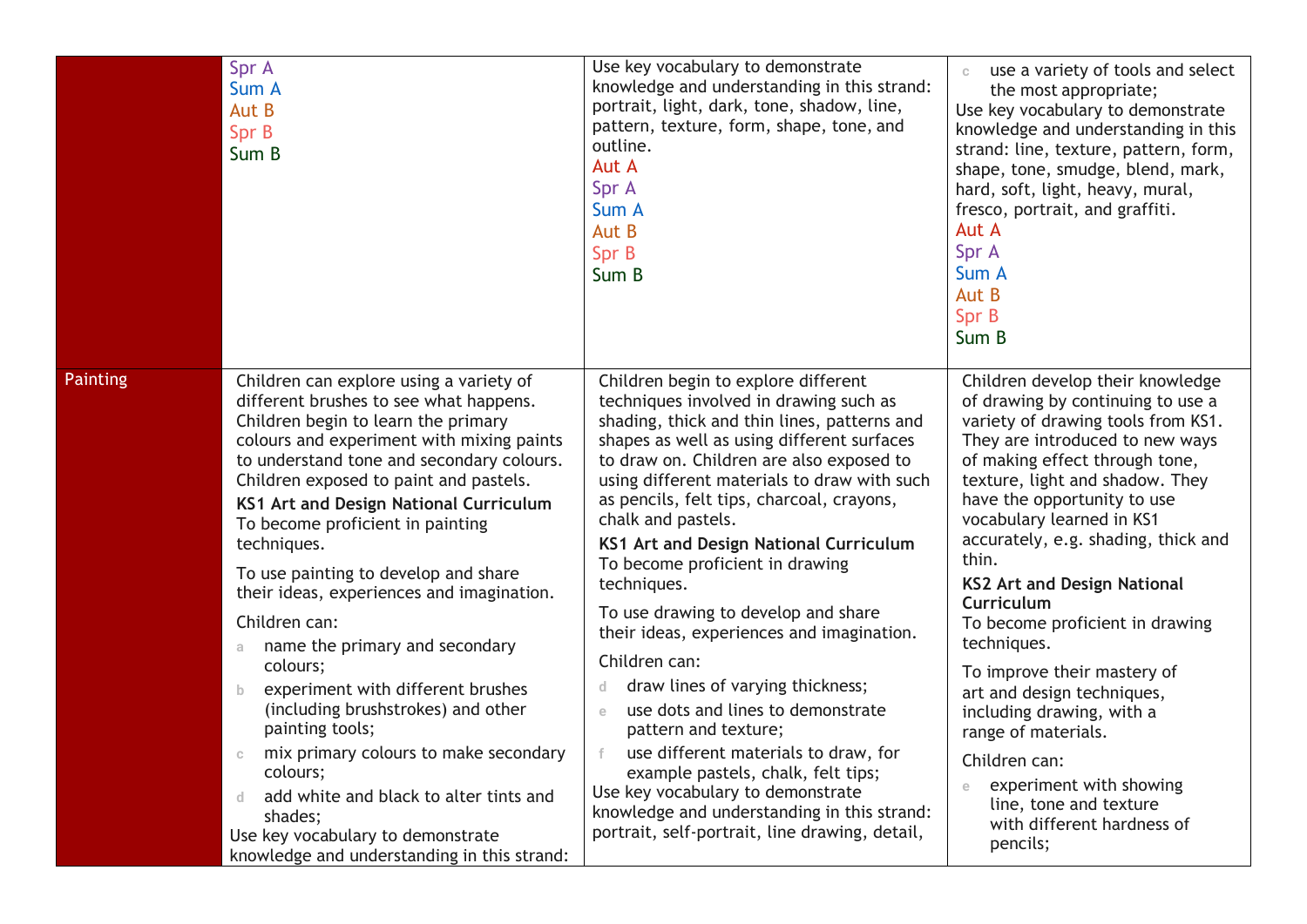|           | primary colours, secondary colours, neutral<br>colours, tints, shades, warm colours, cool<br>colours, watercolour wash, sweep, dab, bold<br>brushstroke, acrylic paint.<br>Aut A<br>Spr A<br>Sum A<br>Aut B<br>Spr B<br>Sum B                                                                                                                                                                                                                                                                                                                                                                                                                                                                  | landscape, cityscape, building, pastels,<br>drawings, line, bold, size, space.<br>Aut A<br>Spr A<br>Sum A<br>Aut B<br>Spr B<br>Sum B                                                                                                                                                                                                                                                                                                                                                                                                                                                                                                                                                                                                                           | use shading to show light and<br>shadow effects;<br>use different materials to draw,<br>$\alpha$<br>e.g. pastels, chalk, felt tips;<br>show an awareness of space<br>h.<br>when drawing;<br>Use key vocabulary to demonstrate<br>knowledge and understanding in this<br>strand: portrait, light, dark, tone,<br>shadow, line, pattern, texture,<br>form, shape, tone, outline.<br>Aut A<br>Spr A<br>Sum A<br>Aut B<br>Spr B<br>Sum B                                                                                                                                                                                   |
|-----------|------------------------------------------------------------------------------------------------------------------------------------------------------------------------------------------------------------------------------------------------------------------------------------------------------------------------------------------------------------------------------------------------------------------------------------------------------------------------------------------------------------------------------------------------------------------------------------------------------------------------------------------------------------------------------------------------|----------------------------------------------------------------------------------------------------------------------------------------------------------------------------------------------------------------------------------------------------------------------------------------------------------------------------------------------------------------------------------------------------------------------------------------------------------------------------------------------------------------------------------------------------------------------------------------------------------------------------------------------------------------------------------------------------------------------------------------------------------------|------------------------------------------------------------------------------------------------------------------------------------------------------------------------------------------------------------------------------------------------------------------------------------------------------------------------------------------------------------------------------------------------------------------------------------------------------------------------------------------------------------------------------------------------------------------------------------------------------------------------|
| Sculpture | Children have the opportunity to use a<br>variety of materials for sculpting and<br>experiment with joining and<br>constructing. They begin to use the<br>correct vocabulary associated with<br>sculpting and construction to<br>demonstrate their understanding of the<br>skill.<br>KS1 Art and Design National Curriculum<br>To become proficient in sculpting<br>techniques.<br>To use sculpture to develop and share<br>their ideas, experiences and imagination.<br>Children can:<br>use a variety of natural, recycled<br>and manufactured materials for<br>sculpting, e.g. clay, straw and<br>card;<br>use a variety of techniques, e.g. rolling,<br>$\mathbf{b}$<br>cutting, pinching; | Children still have the opportunity to use<br>a variety of materials for sculpting. They<br>experiment with joining and construction,<br>asking and answering questions such as,<br>'How can it go higher?' Children begin to<br>understand more about decorating<br>sculptures and adding expression through<br>texture. They use a variety of tools to<br>support the learning of techniques and to<br>add detail.<br>KS2 Art and Design National Curriculum<br>To become proficient in sculpting<br>techniques.<br>To improve their mastery of art and<br>design techniques, including<br>sculpting with a range of materials.<br>Children can:<br>cut, make and combine shapes to<br>a<br>create recognisable forms;<br>use clay and other malleable<br>b. | Children still use a variety of<br>materials for sculpting and<br>experiment with joining and<br>constructing. They begin to<br>understand more about clay<br>modelling and using different tools<br>with clay. They will be more<br>reliant on their own ideas and<br>knowledge of sculpture during the<br>planning and designing process.<br><b>KS2 Art and Design National</b><br>Curriculum<br>To become proficient in sculpting<br>techniques.<br>To improve their mastery of<br>art and design techniques,<br>including sculpting with a<br>range of materials.<br>Children can:<br>plan and design a sculpture; |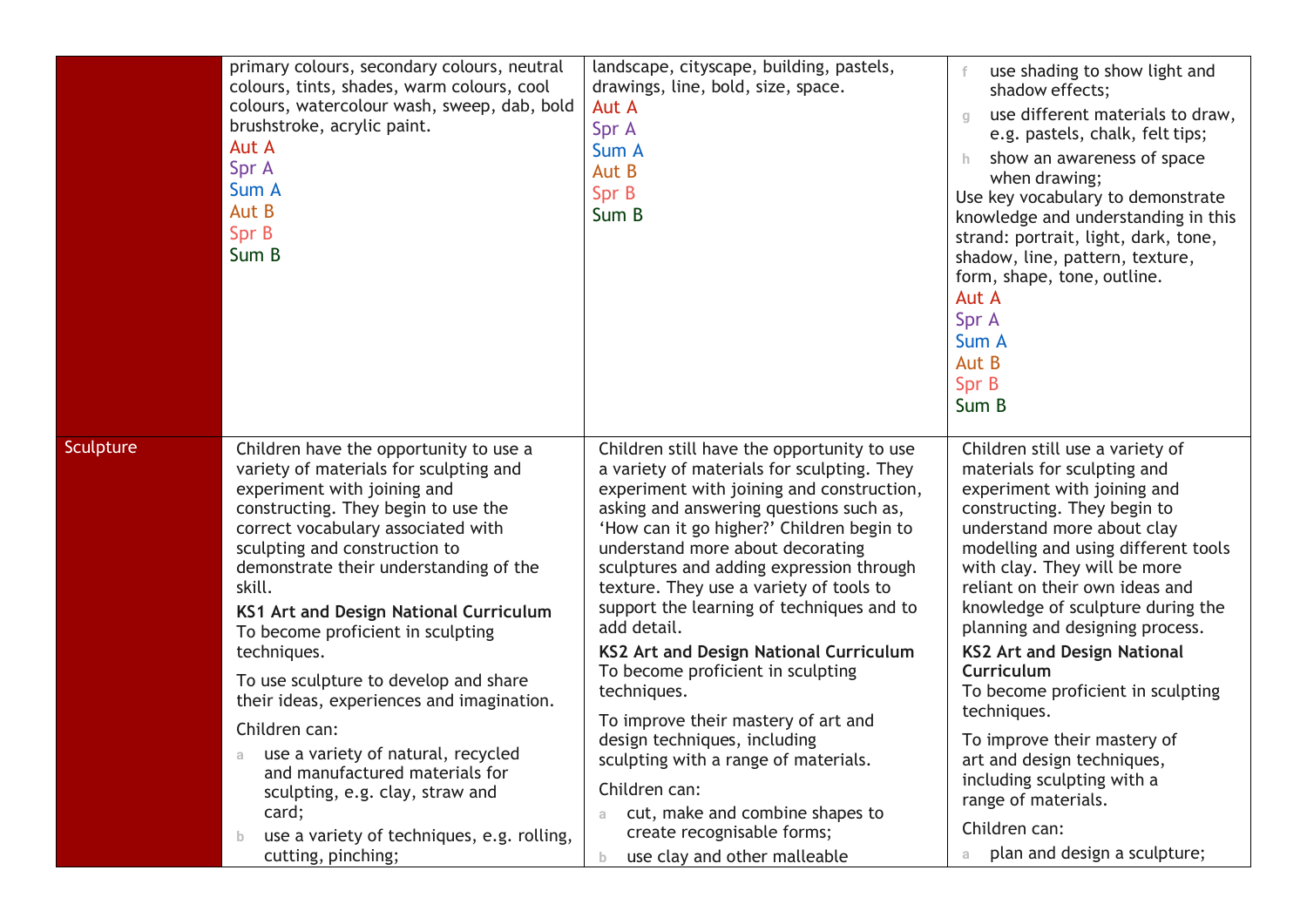|         | use a variety of shapes, including lines<br>and texture;<br>Use key vocabulary to demonstrate<br>knowledge and understanding.<br>Sum A<br>Spr B                                                                                                                                                                                                                                                                                                                                                                                                                                                                                                                                                                                                                           | materials and practise joining<br>techniques;<br>add materials to the sculpture to create<br>$\mathbb C$<br>detail;<br>Use key vocabulary to demonstrate<br>knowledge and understanding.<br>Aut A<br>Spr B<br>Sum B                                                                                                                                                                                                                                                                                                                                                                                                                                                                                                                                                                                       | use tools and materials to<br>$\mathbf{b}$<br>carve, add shape, add<br>texture and pattern;<br>develop cutting and joining<br>$\mathbb{C}$<br>skills, e.g. using wire, coils,<br>slabs and slips;<br>use materials other than clay to<br>d.<br>create a 3D sculpture;<br>use key vocabulary to demonstrate<br>knowledge and understanding<br>Aut A<br>Aut B<br>Sum B                                                                                                                                                                                                                                                                                                                                                                    |
|---------|---------------------------------------------------------------------------------------------------------------------------------------------------------------------------------------------------------------------------------------------------------------------------------------------------------------------------------------------------------------------------------------------------------------------------------------------------------------------------------------------------------------------------------------------------------------------------------------------------------------------------------------------------------------------------------------------------------------------------------------------------------------------------|-----------------------------------------------------------------------------------------------------------------------------------------------------------------------------------------------------------------------------------------------------------------------------------------------------------------------------------------------------------------------------------------------------------------------------------------------------------------------------------------------------------------------------------------------------------------------------------------------------------------------------------------------------------------------------------------------------------------------------------------------------------------------------------------------------------|-----------------------------------------------------------------------------------------------------------------------------------------------------------------------------------------------------------------------------------------------------------------------------------------------------------------------------------------------------------------------------------------------------------------------------------------------------------------------------------------------------------------------------------------------------------------------------------------------------------------------------------------------------------------------------------------------------------------------------------------|
| Collage | Children will have the opportunity to<br>explore creating a variety of images on<br>different backgrounds with a variety of<br>media,<br>E.g. paper, magazines, etc. Children<br>experiment with sorting and arranging<br>materials and refining their work.<br>KS1 Art and Design National Curriculum<br>To become proficient in other<br>art, craft and design techniques<br>- collage.<br>To develop a wide range of art and design<br>techniques in using texture, line, shape,<br>form and space.<br>Children can:<br>use a combination of materials that<br>a<br>have been cut, torn and glued;<br>sort and arrange materials;<br>b<br>add texture by mixing materials;<br>$\mathbb C$<br>use key vocabulary to demonstrate<br>knowledge and understanding<br>Aut A | Children continue to explore creating<br>collage with a variety of media, e.g. paper<br>and magazines. They experiment with<br>sorting and arranging materials with<br>purpose to create effect. They learn new<br>techniques, e.g. overlapping, tessellation,<br>mosaic and montage.<br>KS2 Art and Design National Curriculum<br>To improve their mastery of art and<br>design techniques with a range of<br>materials - collage.<br>Children can:<br>select colours and materials to<br>a.<br>create effect, giving reasons for<br>their choices;<br>refine work as they go to ensure<br>$\mathbf{b}$<br>precision;<br>learn and practise a variety of<br>$\mathbb C$<br>techniques, e.g. overlapping,<br>tessellation, mosaic and montage;<br>use key vocabulary to demonstrate<br>knowledge<br>Sum B | Children experiment with mixing<br>textures and with sorting and<br>arranging materials with purpose to<br>create effect. They develop their<br>understanding of techniques<br>learned in Lower KS2 and develop<br>their own ideas through planning.<br><b>KS2 Art and Design National</b><br>Curriculum<br>To improve their mastery of art<br>and design techniques with a<br>range of materials - collage.<br>Children can:<br>add collage to a painted or<br>a<br>printed background;<br>create and arrange accurate<br>$\mathsf{b}$<br>patterns;<br>use a range of mixed media;<br>$\mathbb{C}$<br>plan and design a collage;<br>$\mathsf{d}$<br>use key vocabulary to demonstrate<br>knowledge and understanding<br>Spr B<br>Sum B |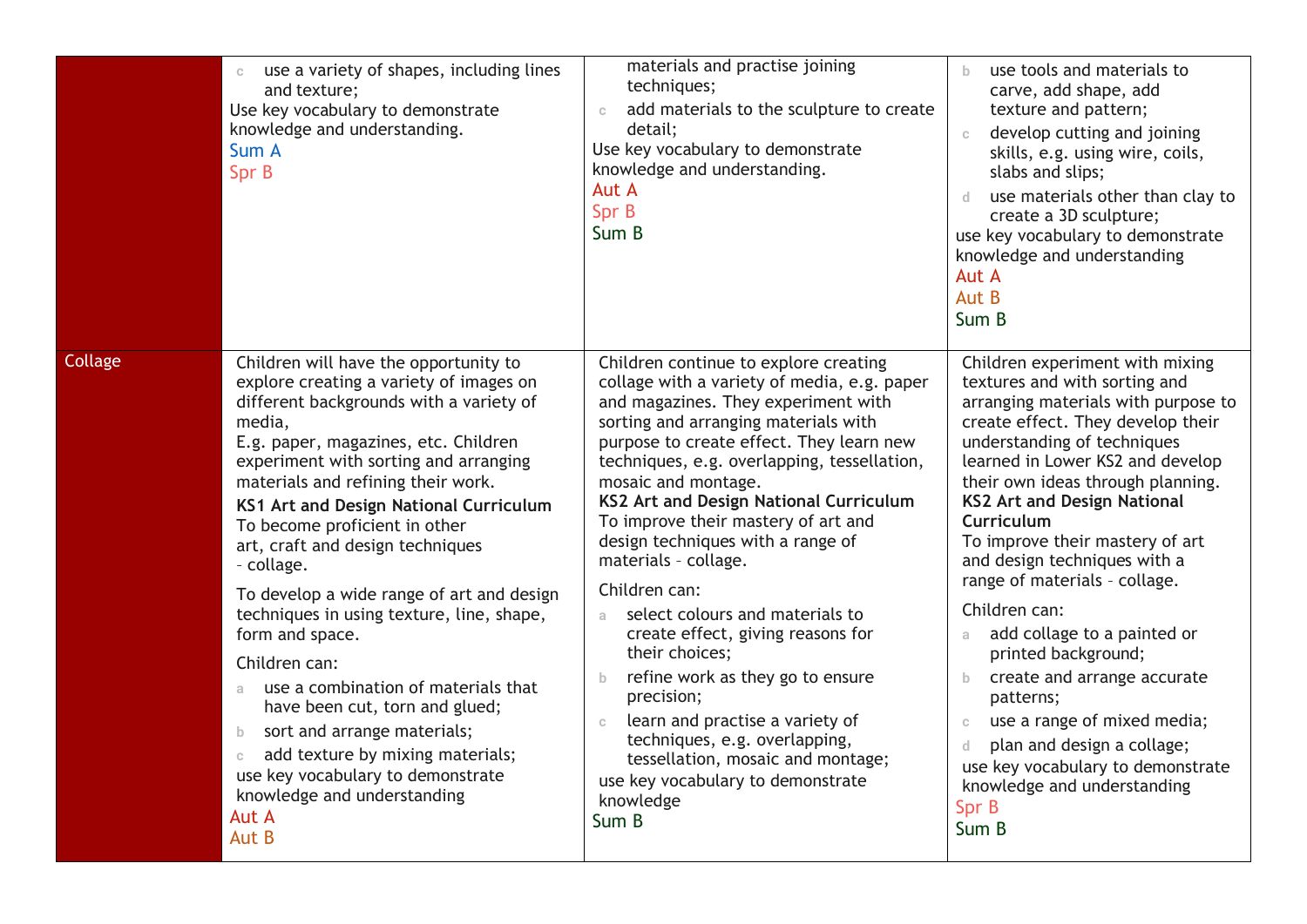|                 | Sum B                                                                                                                                                                                                                                                                                                                                                                                                                                                                                                                                                                                                                                                                                                                                                       |                                                                                                                                                                                                                                                                                                                                                                                                                                                                                                                                                                                                                                                      |                                                                                                                                                                                                                                                                                                                                                                                                                                                                                                                                                                                              |
|-----------------|-------------------------------------------------------------------------------------------------------------------------------------------------------------------------------------------------------------------------------------------------------------------------------------------------------------------------------------------------------------------------------------------------------------------------------------------------------------------------------------------------------------------------------------------------------------------------------------------------------------------------------------------------------------------------------------------------------------------------------------------------------------|------------------------------------------------------------------------------------------------------------------------------------------------------------------------------------------------------------------------------------------------------------------------------------------------------------------------------------------------------------------------------------------------------------------------------------------------------------------------------------------------------------------------------------------------------------------------------------------------------------------------------------------------------|----------------------------------------------------------------------------------------------------------------------------------------------------------------------------------------------------------------------------------------------------------------------------------------------------------------------------------------------------------------------------------------------------------------------------------------------------------------------------------------------------------------------------------------------------------------------------------------------|
|                 |                                                                                                                                                                                                                                                                                                                                                                                                                                                                                                                                                                                                                                                                                                                                                             |                                                                                                                                                                                                                                                                                                                                                                                                                                                                                                                                                                                                                                                      |                                                                                                                                                                                                                                                                                                                                                                                                                                                                                                                                                                                              |
| <b>Textiles</b> | Children have the opportunity to look at<br>and practise a variety of techniques, e.g.<br>weaving. They explore which textiles are<br>best to use and produce the best result.<br>Children will also explore decorating<br>and embellishing their textiles to add<br>detail, colour and effect.<br>KS1 Art and Design National Curriculum<br>To become proficient in other<br>art, craft and design techniques<br>- textiles.<br>To develop a wide range of art and design<br>techniques in using colour, pattern and<br>texture.<br>Children can:<br>show pattern by weaving;<br>a.<br>decorate textiles with glue or<br>b.<br>stitching, to add colour and detail;<br>Use key vocabulary to demonstrate<br>knowledge and understanding.<br>Sum A<br>Sum B | Children develop their weaving and<br>colouring fabric skills further. They are<br>also introduced to the skill of stitching<br>in Lower KS2.<br>KS2 Art and Design National Curriculum<br>To improve their mastery of art and<br>design techniques with a range of<br>materials - textiles.<br>Children can:<br>select appropriate materials, giving<br>a<br>reasons;<br>use a variety of techniques, e.g.<br>$\mathbf b$<br>printing, dyeing, weaving and<br>stitching to create different textural<br>effects;<br>develop skills in stitching, cutting and<br>$\mathbb{C}$<br>joining;<br>use key vocabulary to demonstrate<br>knowledge<br>Sum A | Children further develop their<br>weaving, overlapping and layering<br>techniques. They experiment with<br>a range of fabrics including non-<br>traditional fabrics.<br><b>KS2 Art and Design National</b><br>Curriculum<br>To improve their mastery of art<br>and design techniques with a<br>range of materials - textiles.<br>Children can:<br>experiment with a range of<br>media by overlapping and<br>layering in order to create<br>texture, effect and colour;<br>add decoration to create effect;<br>b<br>use key vocabulary to demonstrate<br>knowledge and understanding<br>Aut B |
| Printing        | Children experiment with shape and<br>pattern, looking at repeated patterns<br>and different materials to make<br>texture,<br>E.g. sponges.<br>KS1 Art and Design National Curriculum<br>To become proficient in other art, craft and<br>design techniques<br>- printing.<br>To develop a wide range of art and design                                                                                                                                                                                                                                                                                                                                                                                                                                      | Children use a variety of printing blocks,<br>e.g. coiled string glued to a block, and<br>explore what effect making their own<br>blocks has on shape and texture.<br>KS2 Art and Design National Curriculum<br>To improve their mastery of art and<br>design techniques with a range of<br>materials - printing.<br>Children can:<br>use more than one colour to layer in a<br>a.                                                                                                                                                                                                                                                                   | Children have more opportunities<br>to make printing blocks and tiles.<br>They now reflect on their choice<br>of colour for prints and develop<br>their accuracy with patterns.<br><b>KS2 Art and Design National</b><br>Curriculum<br>To improve their mastery of art<br>and design techniques with a<br>range of materials - printing.                                                                                                                                                                                                                                                     |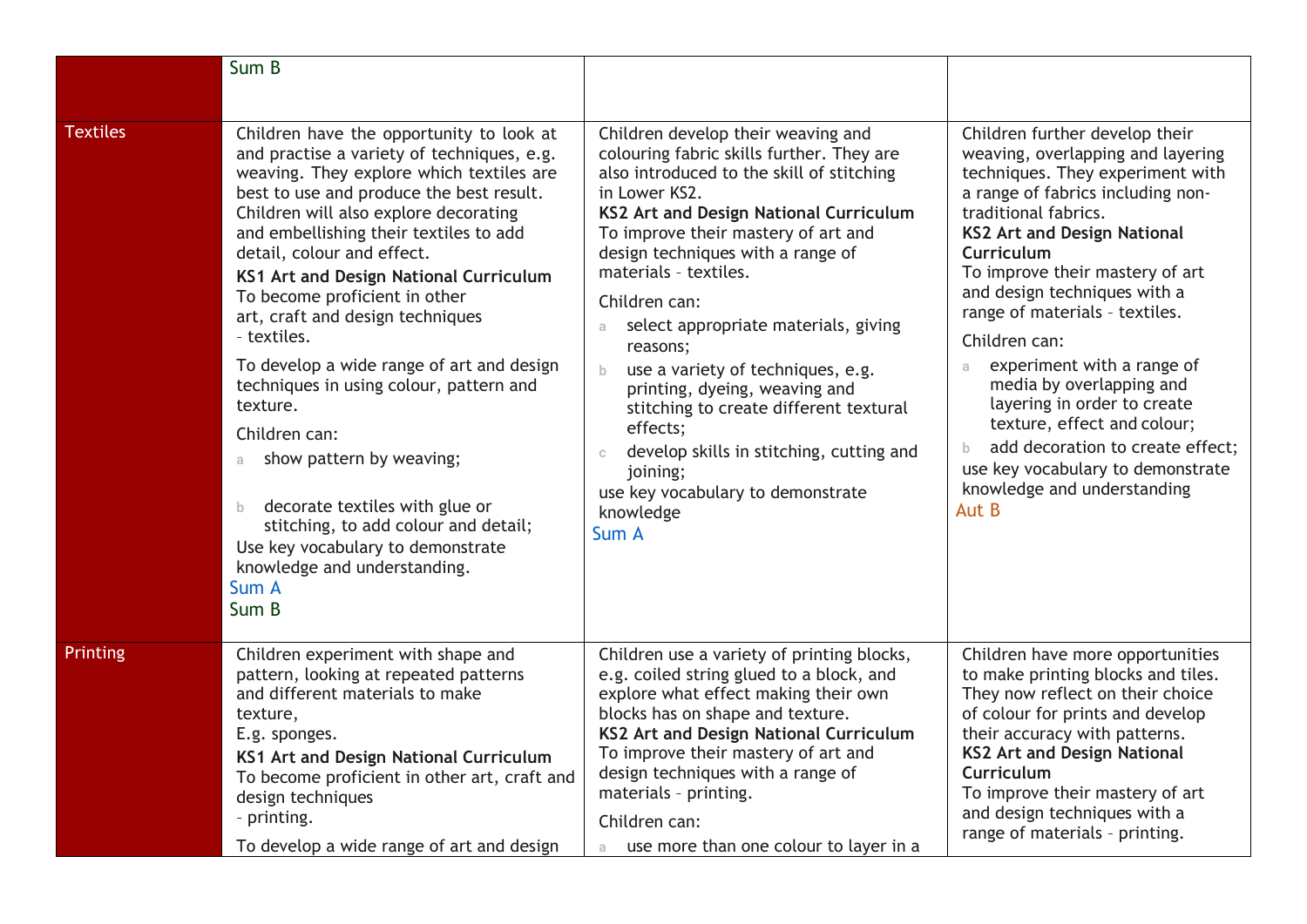|                                        | techniques in using colour and texture.<br>Children can:<br>copy an original print;<br>a<br>use a variety of materials, e.g. sponges,<br>b<br>fruit, blocks;<br>demonstrate a range of techniques,<br>$\mathbb{C}$<br>e.g. rolling, pressing, stamping and<br>rubbing;<br>use key vocabulary to demonstrate<br>knowledge and understanding<br>Aut A<br>Spr A                                                                                                                                                                                                                                                                                                                                                                                                                                                                                                                                                                                 | print;<br>replicate patterns from observations;<br>b.<br>make printing blocks;<br>$\mathbb C$<br>make repeated patterns with precision;<br>d.<br>use key vocabulary to demonstrate<br>knowledge and understanding<br>Sum B                                                                                                                                                                                                                                                                                                                                                                                                                                                                                                                                                                                                                                                                                                | Children can:<br>design and create printing<br>a.<br>blocks/tiles;<br>develop techniques in mono,<br>$\mathsf{b}$<br>block and relief printing;<br>create and arrange accurate<br>$\mathbb C$<br>patterns;<br>use key vocabulary to demonstrate<br>knowledge and understanding<br>Sum A                                                                                                                                                                                                                                                                                                                                                                                                                                                                                        |
|----------------------------------------|----------------------------------------------------------------------------------------------------------------------------------------------------------------------------------------------------------------------------------------------------------------------------------------------------------------------------------------------------------------------------------------------------------------------------------------------------------------------------------------------------------------------------------------------------------------------------------------------------------------------------------------------------------------------------------------------------------------------------------------------------------------------------------------------------------------------------------------------------------------------------------------------------------------------------------------------|---------------------------------------------------------------------------------------------------------------------------------------------------------------------------------------------------------------------------------------------------------------------------------------------------------------------------------------------------------------------------------------------------------------------------------------------------------------------------------------------------------------------------------------------------------------------------------------------------------------------------------------------------------------------------------------------------------------------------------------------------------------------------------------------------------------------------------------------------------------------------------------------------------------------------|--------------------------------------------------------------------------------------------------------------------------------------------------------------------------------------------------------------------------------------------------------------------------------------------------------------------------------------------------------------------------------------------------------------------------------------------------------------------------------------------------------------------------------------------------------------------------------------------------------------------------------------------------------------------------------------------------------------------------------------------------------------------------------|
| <b>Work of Other</b><br><b>Artists</b> | Children have the opportunity to learn<br>from the works of famous artists, studying<br>their techniques and processes. They will<br>be exposed to a range of different artists<br>through history throughout KS1.<br>KS1 Art and Design National Curriculum<br>To understand the work of a range of<br>artists, craft makers and designers,<br>describing the differences and similarities<br>between different practices and<br>disciplines, and making links to their own<br>work.<br>Children can:<br>describe the work of famous,<br>a.<br>notable artists and designers;<br>express an opinion on the work of<br>b.<br>famous, notable artists;<br>use inspiration from famous, notable<br>$\mathbb C$<br>artists to create their own work and<br>compare;<br>use key vocabulary to demonstrate<br>knowledge and understanding in this<br>strand: Pablo Picasso, Guiseppe<br>Archimboldo, Marcel Duchamp, LS<br>Lowry, Georgia O'Keefe | Children continue to study the works of<br>famous artists. They have more<br>opportunity to offer opinion and to<br>compare and contrast artists. Children will<br>be exposed to a range of different artists<br>through history, studying their techniques<br>and processes.<br><b>KS2 Art and Design National Curriculum</b><br>To learn about great artists, architects and<br>designers in history.<br>Children can:<br>use inspiration from famous artists to<br>a<br>replicate a piece of work;<br>reflect upon their work inspired by a<br>b.<br>famous notable artist and the<br>development of their art skills;<br>express an opinion on the work of<br>$\mathbb C$<br>famous, notable artists and refer to<br>techniques and effect;<br>use key vocabulary to demonstrate<br>knowledge and understanding in this<br>strand: Edward TingaTinga, Hans Holbein,<br>Henri Rosseau, Albert Uzerdo<br>Aut A<br>Spr A | Children continue to learn from the<br>works of famous artists. They now<br>expand their knowledge by looking<br>at the range of more famous<br>artists. Children comment on the<br>work of famous artists and name<br>their pieces of work.<br><b>KS2 Art and Design National</b><br>Curriculum<br>To learn about great artists,<br>architects and designers in history.<br>Children can:<br>give detailed observations<br>a.<br>about notable artists',<br>artisans' and designers' work;<br>offer facts about notable<br>b.<br>artists', artisans' and<br>designers' lives;<br>use key vocabulary to demonstrate<br>knowledge and understanding in<br>this strand: Peter Thorpe, Thomas<br>Berwick, Henry Moore, Roy<br>Lichtenstein, Keith Haring, Andy<br>Warhol<br>Aut A |